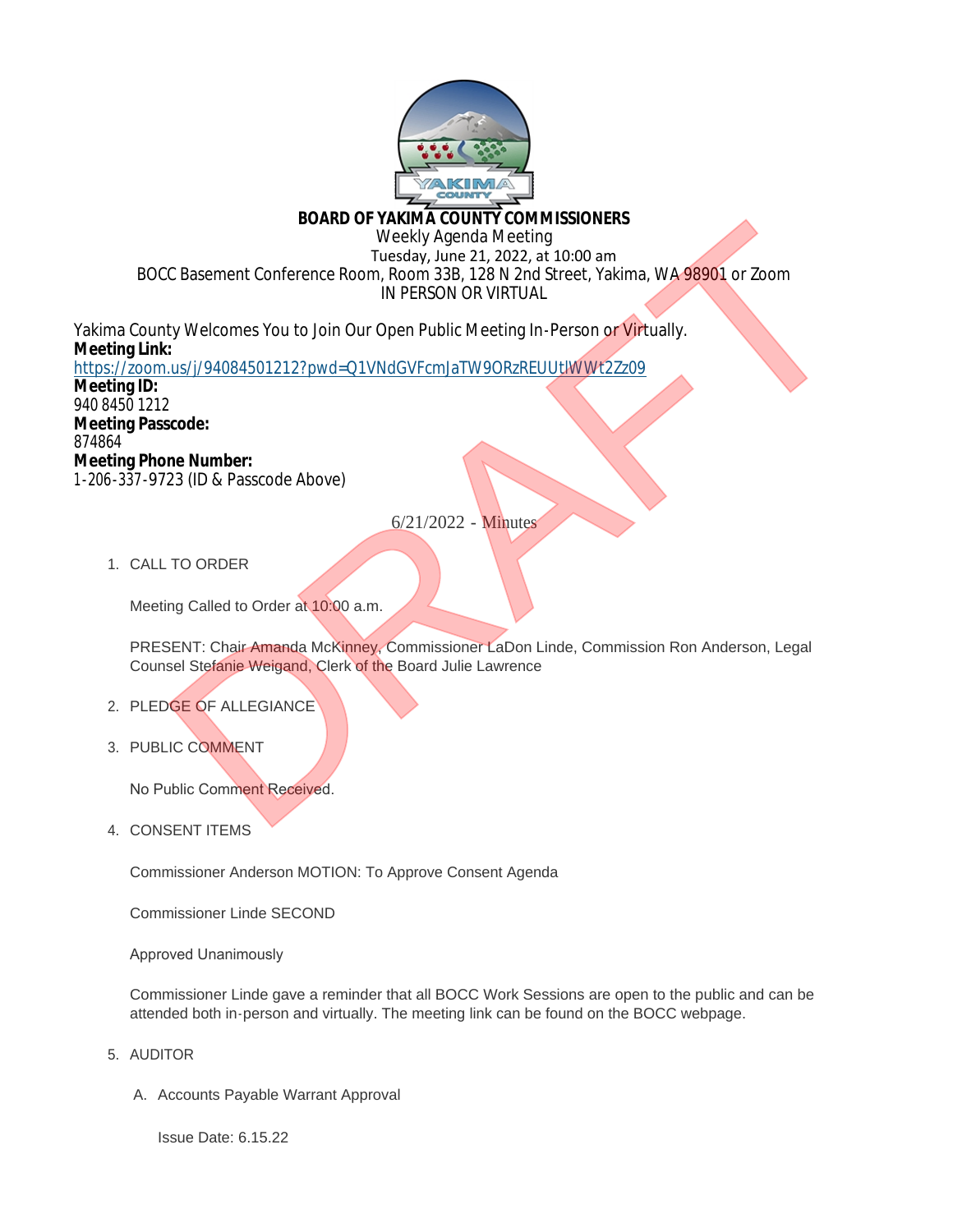## B. Payroll Warrant Certification

Issue Dates: 5.26.22 thru 6.10.22

- 6. COMMISSIONER
	- 6.10.22 Work Session Minutes A.
	- 6.13.22 Work Session Minutes B.
	- 6.14.22 Regular Agenda Minutes C.
	- D. Resolution 161-2022

Authorizing the Chair of the Board to Sign a Letter to the Yakima County Treasurer to Release the Surety Bond from Chinook Fest Outdoor Festival. 1.13.22 Work Session Minutes<br>
1.14.22 Regular Agenda Minutes<br>
1.14.22 Regular Agenda Minutes<br>
1.14.22 Regular Agenda Minutes<br>
1.16.222 Resolution 161-2022<br>
1.16.2022<br>
1.16.2022<br>
1.16.2022<br>
1.16.2022<br>
1.16.2022<br>
1.16.2022<br>

Fiscal Impact: \$0

- 7. CORPORATE COUNSEL
	- Resolution 162-2022 A.

Approving Supplemental Settlement of Claim No.7-2022 Filed by Jeffrey Stevens.

Fiscal Impact: \$324.60

B. Resolution 163-2022

Denying Claim No. 13-2022 Filed by Marisol Oviedo.

Fiscal Impact: \$0

C. Resolution 170-2022

Approving Settlement of Suit Filed by Ritchie Reiersen, PLLC, on Behalf of Joel Delgado.

Fiscal Impact: \$325,000

#### 8. COUNTY ROADS

Resolution 165-2022 A.

Awarding Bid for the Overhead Crane Inspection, Repair, and Maintenance Project for the ER&R Department to Washington Crane & Hoist.

Fiscal Impact: Estimated Annual Cost Not to Exceed \$34,999.

#### FACILITIES SERVICES 9.

A. Agreement 177-2022

Amendment #2 to BOCC Agreement 342-2019 with Hellmuth, Obata, & Kassabaum, Inc., to Revise the Scope of the Contract to Focus Design Efforts on the Yakima County Corrections Center for the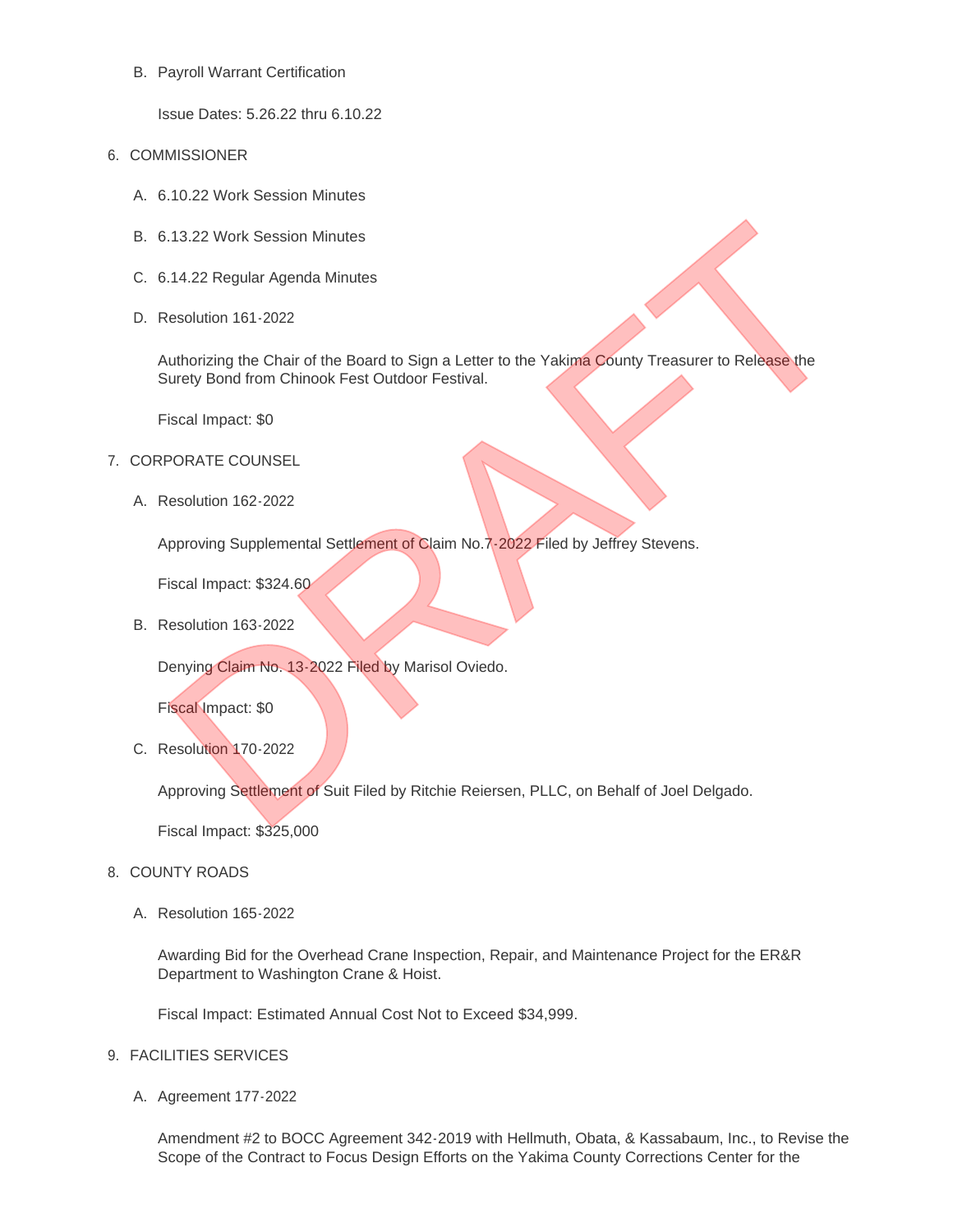Purpose of Supporting Yakima County Sheriff's Office and Other Related Functions.

Fiscal Impact: Amendment #2 Shall Add \$173,750 to BOCC Agreement 342-2019.

#### 10. HUMAN RESOURCES

Resolution 167-2022 A.

Additions/Deletions to Budgeted Positions in Department 430, Consolidated Juvenile At-Risk Youth (CJS) and Department 460, Juvenile Court. Motitions/Deletions to Budgeted Positions in Department 430, Consolidated Juvenile At-Risk Youth<br>CJS) and Department 460, Juvenile Court.<br>Siscal Impact: 50<br>Motivia 168-2022<br>Sestung the Date for a Public Hearing to Consider

Fiscal Impact: \$0

#### 11. PUBLIC SERVICES

Resolution 168-2022 A.

Setting the Date for a Public Hearing to Consider the Recommendations of the Yakima County Planning Commission on the Proposed Short-Term Rentals Text Amendment.

Fiscal Impact: \$0

**B.** Agreement 178-2022

Authorizing Contract with BNB Electric for Heysman Water System Backup Portable Generator Installation.

Fiscal Impact: \$9,687.60

### 12. SHERIFF

A. Resolution 169-2022

Awarding Bid for Towing Services for the Yakima County Sheriff's Office to Bilko Towing, Hi-Way Towing, and Elite Towing.

Fiscal Impact: NTE \$15,000.

**B.** Agreement 179-2022

Executing Contract for Towing Services with Bilko Towing.

Fiscal Impact: NTE \$15,000.

C. Agreement 180-2022

Executing Contract for Towing Services with Hi-Way Towing.

Fiscal Impact: NTE \$15,000.

D. Agreement 181-2022

Executing Contract for Towing Services with Elite Towing.